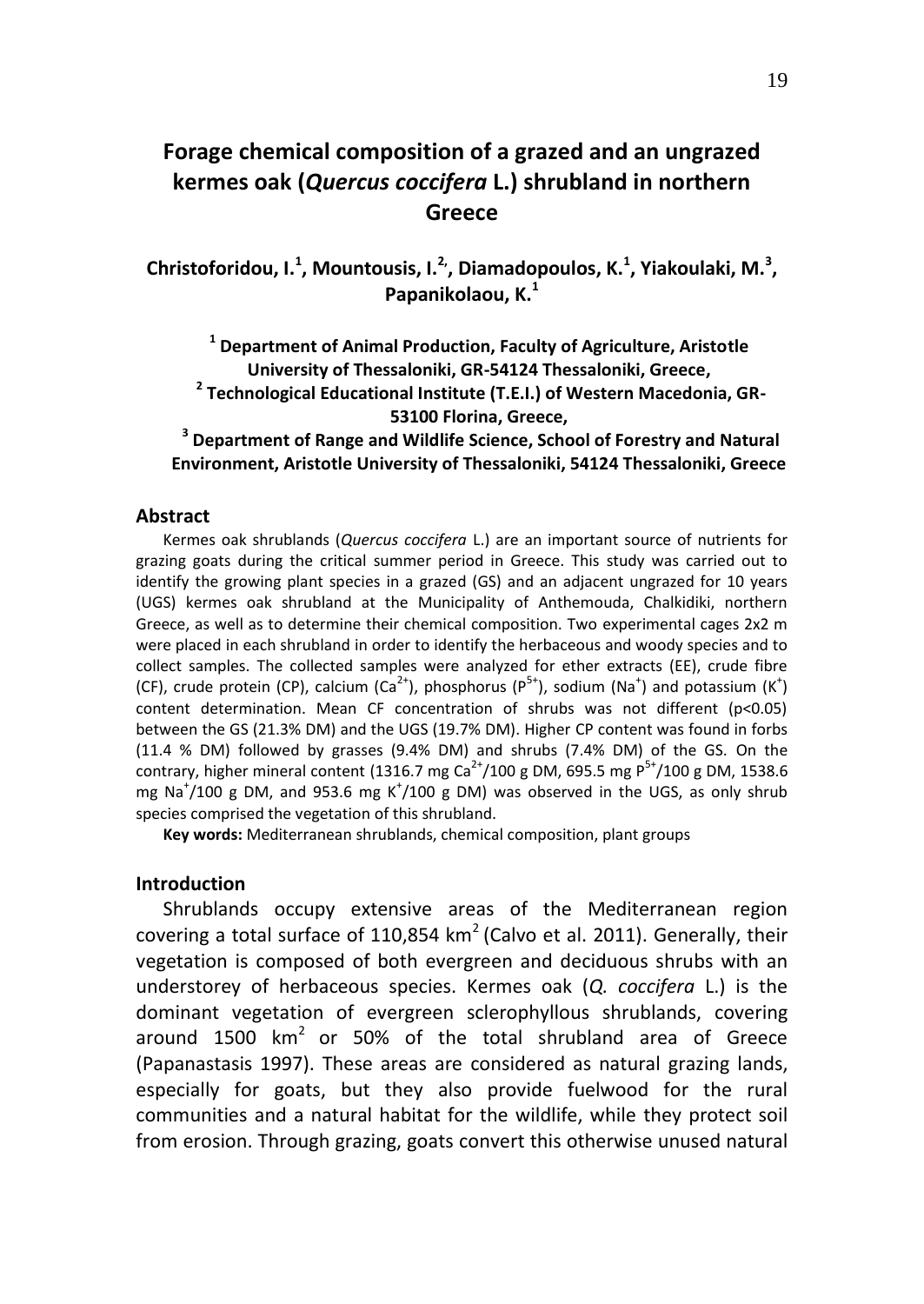resource into animal products of high biological value. In the heterogeneous forage environment of evergreen shrublands, grazing animals select their diet from various plant species and plant parts, which have obviously different chemical composition. It is known that the chemical composition of forage species common in such environments is widely variable, depending on species, plant parts, phenological stage, environmental conditions as well as previous grazing management (Yiakoulaki 1987, Decandia et al. 2007, Papanastasis et al. 2008).

Information about chemical composition of the dominant plant species in kermes oak shrublands are relatively limited (Yiakoulaki 1987, Yiakoulaki and Nastis 1993, Parkal et al. 2011). Such knowledge will assist in achieving the timely utilization of forage plants, help predict deficiencies of nutrients and suggest supplementation needs.

The objectives of this study were to identify the growing plant species in a grazed (GS) and an adjacent ungrazed for 10 years kermes oak shrubland (UGS) at the district of Chalkidiki peninsula, northern Greece and also to determine their chemical composition.

## **Materials and Methods**

The study was conducted at the Municipality of Anthemouda in the district of Chalkidiki peninsula, northern Greece, during the summer of 2009. Two kermes oak (*Quercus coccifera* L.) shrublands -a grazed (GS) and an adjacent ungrazed for over 10 years (UGS)- were selected covering an area of 0.5 ha each. Mean annual precipitation of 2009 was 754 mm while mean annual temperature was  $14.21^{\circ}$ C. Two experimental cages sized 2 x 2 m, fenced with rope, were placed in preselected points in each shrubland and the present herbaceous and woody species were identified. Species nomenclature followed Flora Europea (Tutin et al. 1968-1993). After that the herbaceous and woody vegetation were clipped in situ with hand scissors at 5 cm above the soil surface (Odum 1971). The harvested samples were categorized in three plant groups: grasses, forbs and shrubs. The samples were dried at  $60^{\circ}$ C for 48h, ground to pass a 1-mm screen of a Willey mill and were analyzed for ether extracts (EE) and crude protein (CP) content according to the AOAC methods (AOAC, 1995). Crude fiber was determined by the Bellucci method (Bellucci 1932). Ca, Na, and K concentrations were determined by flame photometry and that of P by spectrophotometeric methods (Khalil & Manan, 1990). Data on plant species were subjected to analysis of variance. The Fisher's Protected Least Significant Difference (LSD) test (Fisher 1966) was used for detecting mean differences (p≤0.05).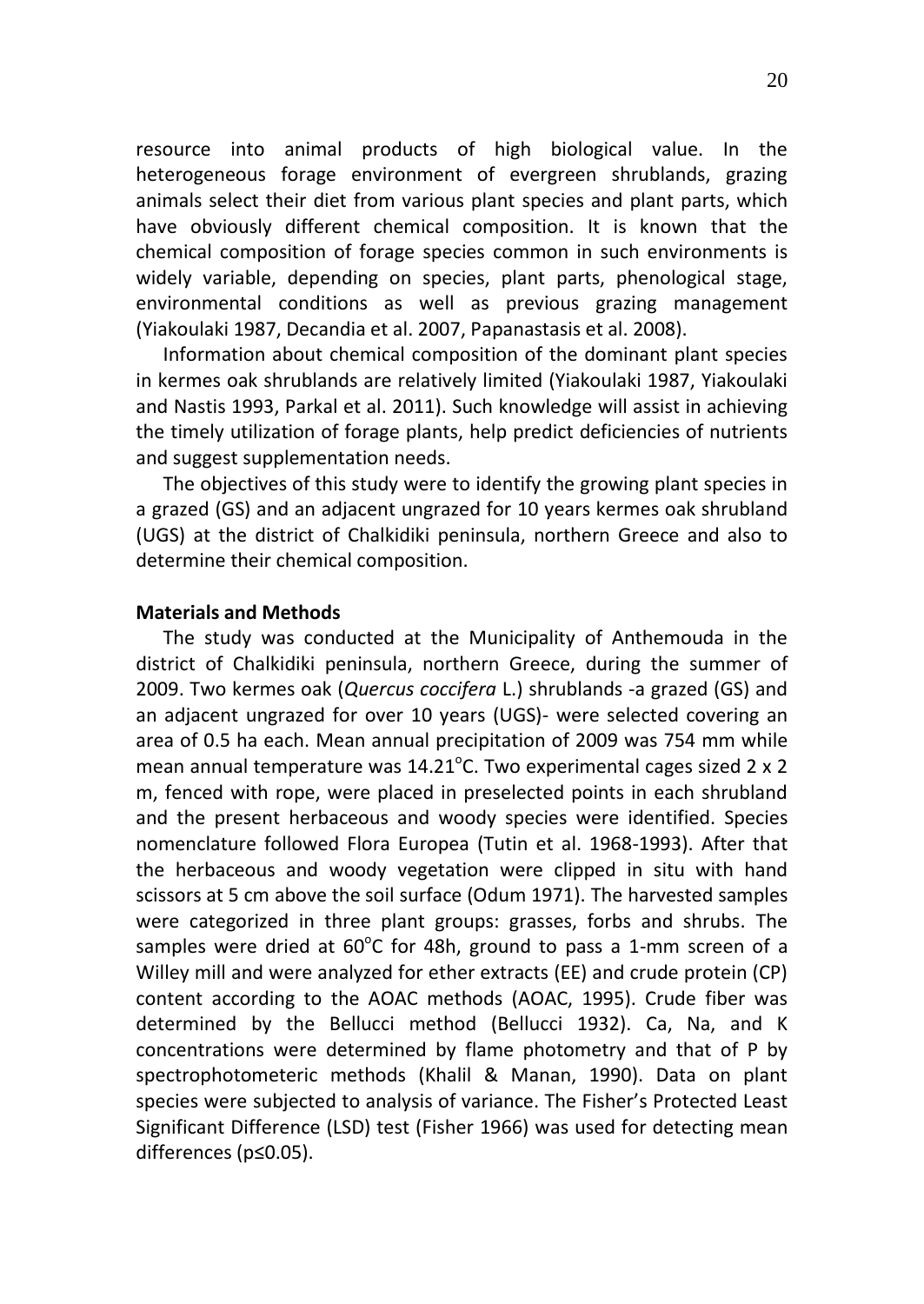# **Results and Discussion**

In the GS were found the following 29 taxa: 3 grasses (*Cynodon dactylon*  (L.) Pers., *Vulpia ciliata* Dumort., *Setaria viridis* (L.) P. Beauv.), 20 forbs (*Anthemis cotula* L., *Dianthus diffusus* Sibth. & Sm., *Alyssum heldreichii*  Hausskn, *Trifolium lappaceum* L., *Plantago lanceolata* L., *Erysimum graecum*  Boiss. & Heldr., *Trifolium angustifolium* L., *Sinapis arvensis* L., *Malva montana* Forssk. sec. C.Chr., *Trifolium repens* L., *Teucrium polium* L., *Trifolium arvense* L., *Centaurea diffusa* Lam.*, Erodium moschatum* (L.) L'Hér., *Sedum tenuifolium* (Sm.) Strobl, *Scutellaria columnae* All., *Asparagus acutifolius* L., *Cirsium arvense* (L.) Scop., *Medicago minima* (L.) Bartal., *Carlina vulgaris* L.) and 6 shrubs (*Juniperus oxycedrus* L., *Cistus incanus* L., *Crataegus oxyacantha* L., *Erica arborea* L., *Phillyrea latifolia* L., *Quercus coccifera* L.) On the other hand only 5 taxa (shrub species) were found in the UGS: *Crataegus oxyacantha* L., *Erica arborea* L., *Juniperus oxycedrus* L., *Phillyrea media* L. and *Quercus coccifera* L. Kermes oak was the predominant shrub species in both shrublands (GS and UGS). The absence of herbaceous species in the UGS is in accordance with findings of Metera et al. (2010), who referred that in many areas of Europe, low or no grazing pressure leads to the creation of unexploited areas that are covered by shrubs. In our study the shrubs of the UGS were tall (more than 1.50 m) and dense. Tall and dense kermes oak shrubs are often found in the shrublands of the Mediterranean zone. These shrubs are difficult to be reached or penetrated by grazing animals (Yiakoulaki and Nastis 1998).

No significant differences (p≤0.05) were observed in the EE content of the shrub species found both in the GS and UGS. Moreover, no significant differences were found among the three plant groups of the GS (Table 1).

Mean crude fibre content of shrubs species in the GS and UGS did not differ (p<0.05). However, higher (p≤0.05) CF values were found for the grasses of GS compared to forbs and shrubs, probably due to the rapid maturation of grasses during the summer.

Mean CP content of the plant groups in this study ranged from 6.4 to 11.4%. The minimum CP value was recorded for the shrubs of UGS, while the maximum for the forbs of GS. Crude protein is an essential dietary nutrient for animals' maintenance, growth and reproduction (Liamadis, 2003). The recommended standards of crude protein for small ruminants (of weight 30 kg) are 8% for maintenance and 10-12% for lactation (NRC 1985). CP content of forbs and grasses approached or exceeded the animals' requirements for maintenance and lactation. However, CP content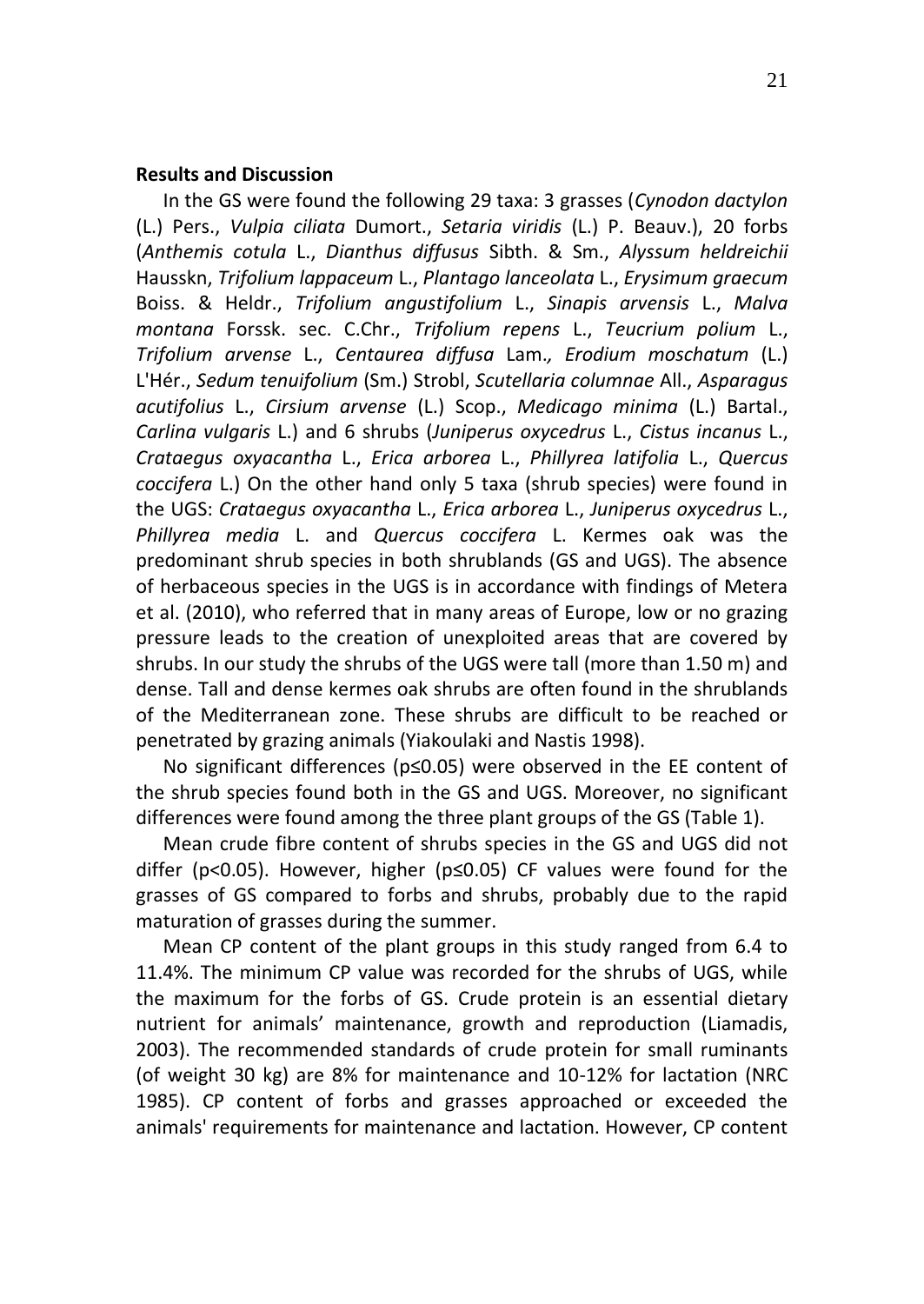of shrubs in both shrublands was insufficient to meet even the maintenance requirements.

| angraeca sin abianas <u>(000)</u> |                          |                  |                        |                        |                       |                      |                    |                    |
|-----------------------------------|--------------------------|------------------|------------------------|------------------------|-----------------------|----------------------|--------------------|--------------------|
| Season                            | Plant<br>Group           | EE<br>(%<br>DM)  | <b>CF</b><br>(%<br>DM) | <b>CP</b><br>(%<br>DM) | $Ca^{2+}/100$<br>g DM | $P^{5+}/100$<br>g DM | $Na+/100$<br>g DM  | $K^*/100$<br>g DM  |
|                                   | Grazed shrubland (GS)    |                  |                        |                        |                       |                      |                    |                    |
| <b>SUMMER</b>                     | Grasses                  | 1.4 <sup>a</sup> | $26.5^b$               | $9.3^{a,b}$            | $294.1^a$             | $581.5^{a,b}$        | $787.4^{a}$        | $583.1^{a,b}$      |
|                                   | Forbs                    | 1.9 <sup>a</sup> | 20.7 <sup>a</sup>      | 11.4 <sup>b</sup>      | $1315.5^{b}$          | $687.9^{a}$          | 856.1 <sup>a</sup> | $792.0^{a,c}$      |
|                                   | Shrubs                   | 1.9 <sup>a</sup> | 20.8 <sup>a</sup>      | 7.4 <sup>a</sup>       | 559.4 $a$             | $350.5^{b}$          | 936.9 <sup>a</sup> | $463.6^{b}$        |
|                                   | Mean                     | 1.9              | 21.3                   | 10.3                   | 1053.4                | 607.1                | 865.7              | 702.4              |
|                                   | S.E.                     | 0.2              | 0.7                    | 0.7                    | 160.8                 | 54.3                 | 54.2               | 46.1               |
|                                   | Ungrazed shrubland (UGS) |                  |                        |                        |                       |                      |                    |                    |
|                                   | Shrubs<br>(Mean)         | 2.1 <sup>a</sup> | 19.7 <sup>a</sup>      | 6.4 <sup>a</sup>       | $1316.7^{b}$          | $695.5^a$            | $1538.6^{b}$       | 953.6 <sup>c</sup> |
|                                   | S.E.                     | 0.6              | 1.0                    | 0.7                    | 344.4                 | 130.2                | 18.8               | 125.9              |

**Table 1.** Chemical composition of the grazable material in the grazed (GS) and ungrazed shrublands (UGS)

Mean with different letters (a–c) along the same column differ at (p≤0.05).

Ca<sup>2+</sup>: Calcium; CF: Crude Fibre; CP: Crude Protein; EE: Ether Extracts; P<sup>5+</sup>: Phosphorus; Na<sup>+</sup>: Sodium; K<sup>+</sup>: Potassium; S.E.: Standard Error of Mean

Ca, P, Na and K content of shrubs of the UGS was higher (p≤0.05) than that of shrubs of the GS (Table 1). Grasses of the GS had the lower Ca value compared to forbs and shrubs. However, significant difference (p≤0.05) was found only for forbs. Similarly, lower Ca content in grasses compared with forbs and shrubs has been reported by Yiakoulaki and Nastis (1993). On the other hand, forbs tended to maintain greater P and K content than shrubs and grasses. Regarding the Na content of the three plant groups of the GS there were no significant differences (p≤0.05).

The recommended Ca requirements of goats (30 kg) for maintenance and medium activity are 300mg/100g DM when the consumption is 1 kg of DM per day. Dry matter intake of goats grazing in Mediterranean shrublands has been reported by Yiakoulaki (1992) to be 840 g DM/day.

All plant groups contained sufficient Ca to meet the requirements of goats except grasses. Na, P and K content of all plant groups reached or exceeded the recommended levels for goats (100 mg/100 g DM, 210 mg/100g DM and 500 mg/100g DM, respectively).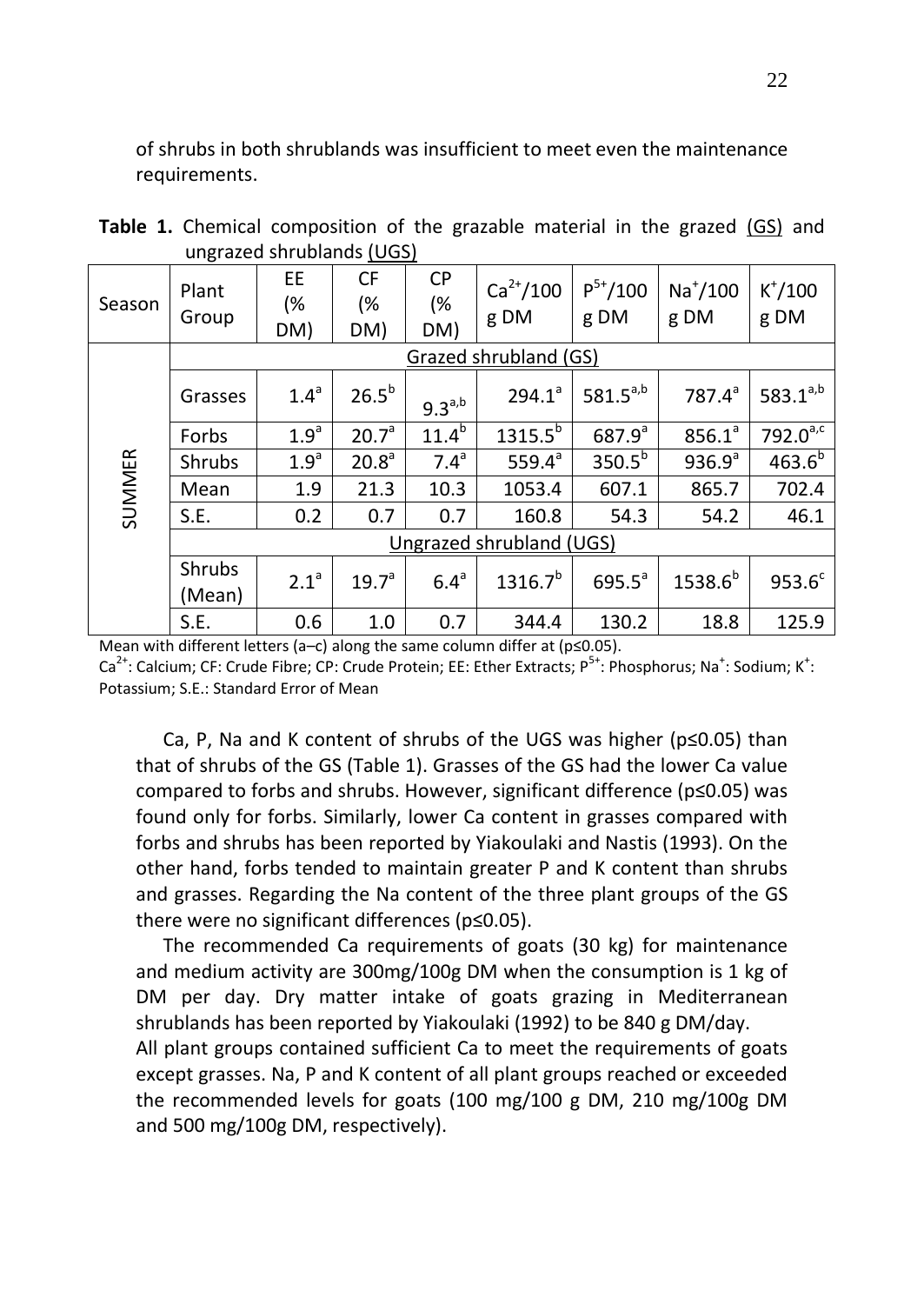#### **Conclusions**

More taxa (29) were found in the GS compared to UGS (5). Specifically, there were found 3 grasses, 20 forbs and 6 shrubs in the GS, while only 5 species (shrubs) in the UGS. As a consequence, the presence of herbaceous species resulted to higher CP in the GS compared to UGS. On the contrary, higher mineral content was observed in the UGS as only shrub species were present in this shrubland. The studied mineral content of all plant groups has approached or exceeded the recommended levels of goats.

#### **References**

**AOAC. 1995.** Association of Official Analytical Chemists. Official methods of analysis. 16th ed. Washington: AOAC International. 1094pp.

**Bellucci C. 1932.** La determinazione della cellulosa nelle farine di frumento e dei sottoprodotti. *Annali di chimica applicata,* 22(1):25-31.

**Calvo L., J. Baeza, E. Marcos, V. Santana and V. P. Papanastasis. 2012.** Post-Fire Management of Shrublands. In: F. Moreira et al. (eds). Post-Fire Management and Restoration of Southern European Forest. Managing Forest Ecosystems 24, Springer Science. pp. 293-319.

**Decandia M., M. Yiakoulaki, G. Pinna, A. Cabiddu and G. Molle. 2008.** Foraging behaviour and intake of goats browsing on Mediterranean shrublands. In: Dairy Goats Feeding and Nutrition (Cannas and Pulina Eds.). CAB International, UK, pp. 161-188.

**Fisher R.A., 1966.** The Design of Experiments, 8<sup>th</sup> ed. Hafner, New York. 248pp.

**Khalil I.A. and F. Manan. 1990.** Colorimetry and Flame photometry. In: Chemistry One (Bioanalytical chemistry) 2nd edition. Taj printing press, Peshawar, Pakistan. pp. 131-157.

**Liamadis D.G., 2003.** Physiology of Animal Nutrition, Vol. 2. University Studio Press, Thessaloniki, Greece. 612 pp.

**Metera E., T. Sakowski, K. Słoniewski and B. Romanowicz. 2010.** Grazing as a tool to maintain biodiversity of grassland – a review. *Animal Science Papers and Reports*, 28(4):315- 334.

**NRC. 1985.** Nutrients Requirements of Sheep, 6<sup>th</sup> Revised Edition. National Academy Press, Washington, DC. 99pp.

**Odum E.P. 1971.** Fundamentals of Ecology, 3<sup>rd</sup> ed. W.B. Saunders Co., Philadelphia and London, 544 pp.

**Papanastasis V.P. 1997.** Improvement of kermes oak shrublands for sustainable use by livestock (in Greek with English abstract), In: V.Papanastasis (ed). 1<sup>st</sup> National Rangelands Congress 'Sustainable Utilization of Rangelands and Pastures', Drama 6-8 November 1996. Hellenic Range and Pasture Society, Publication No 4, pp. 261-270.

**Papanastasis V.P., M.D. Yiakoulaki, M. Decandia, O. Dini-Papanastasi. 2008.** Integrating woody species into livestock feeding in the Mediterranean areas of Europe. *Animal Feed Science and Technology,* 140(1):1-17.

**Parlak A., A. Gökkus, H. Hakyemez and H. Bayetekin. 2011.** Forage yield and quality of kermes oak and herbaceous species throughout a year in Mediterranean zone of western Turkey. *Journal of Food, Agriculture & Environment,* 9(1):510-515.

**Tutin T.G., N.A. Burges, A.O. Chater, J.R. Edmondson, V.H. Heywood, D.M. Moore, D.H. Valentine, S.M. Walters and D.A. Webb. 1968-1993.** *Flora Europaea*, Vol. 1-5. Cambridge University Press.